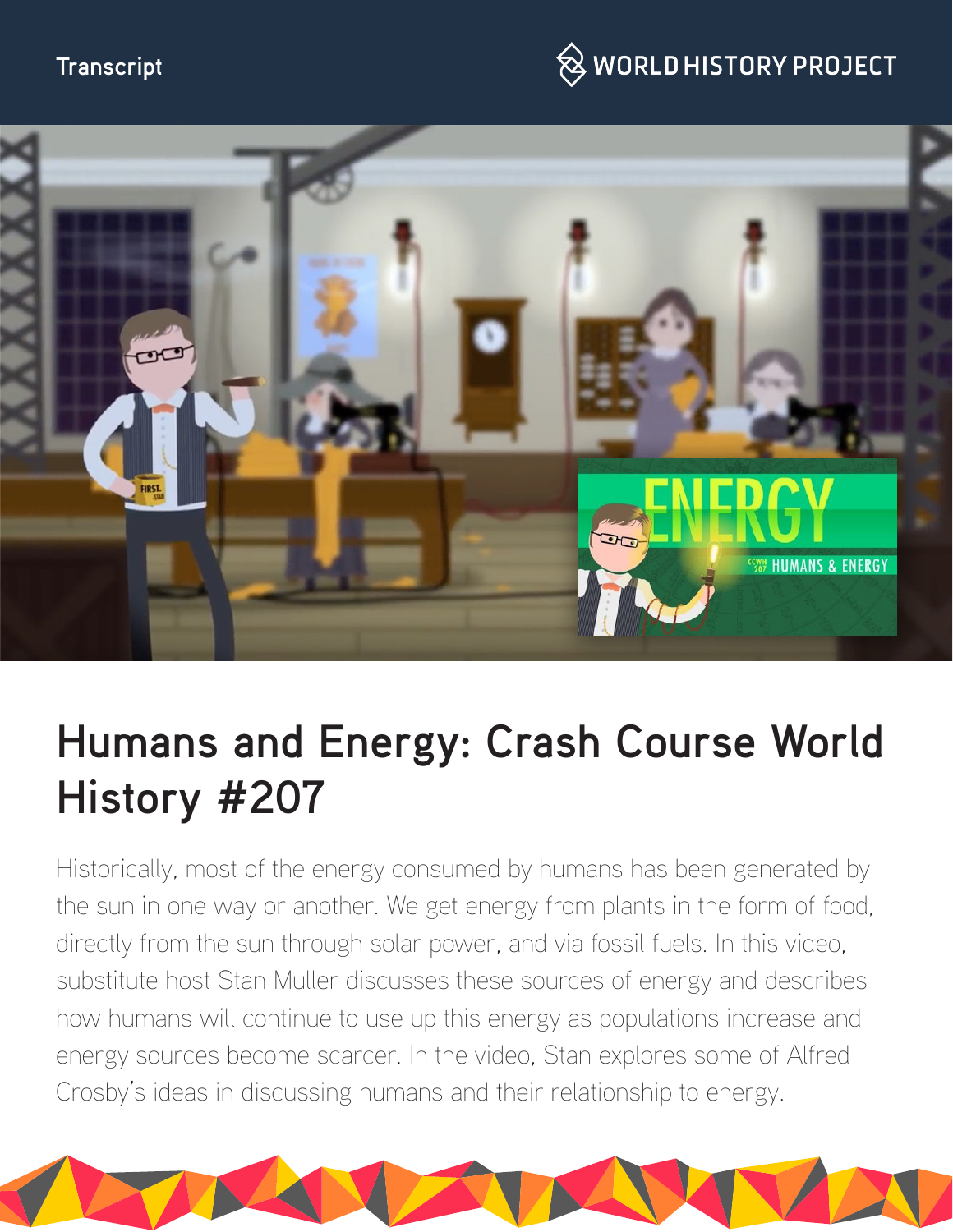

#### **00:01**

*Stan Muller as his younger self Present Stan Muller*

*Past Stan Muller Present Stand Muller CCWH theme music plays*

# **00:55**

*Artwork montage: humans and animals providing muscle-power to make machines work, a man feeding a work animal, farmland*

*A painting depicts a huge number of men pulling a large building block to construct pyramids Ancient Egyptian artwork depicting domesticated animals working alongside humans*

*A painting of sailing ships*

**02:12**  *animation – fossil fuels:*  Hi, I'm Stan Muller, this is Crash Course World History, and today we're going to talk about energy. I don't mean like crystal energy or pyramid power or even Red Bull. I mean the energy that humans use to build pyramids or to synthesize crystals or to manufacture energy drinks.

Hey, hey, where's Mr. Green?

Mr. Green is out today and I am the substitute.

A sub? Can we watch a video?

This is a video.

**00:27** So today we're going to talk about "Children of the Sun" by Alfred Crosby, who you might remember from our episode on the Columbian Exchange. This is Crosby's book about energy, and in it he says, "Modern civilization is the product of an energy binge... but humankind's unappeasable appetite for energy makes the solutions ephemeral and the challenge permanent," which is not that hopeful. But before we start looking at the history of human energy use, let's talk about what we mean by energy. For our purposes here, energy is the power to do work.

> For more than 99% of human history, the main source of energy to do work was muscle, either human or animal. And the fuel for that muscle was food, usually plants, and plants ultimately get their energy from the sun. So, almost all the energy that humans use comes from the sun in one way or another. Hence the book's title, "Children of the Sun."

Humans are a lot of things, but efficient energy converters isn't one of them. That's why you need a lot of humans to do a lot of work. It took a lot of power to build the pyramids, for example, and it couldn't have happened without some technological advances using energy.

The first great energy technology was fire. It enabled us to cook, which gave us a greater variety of available food and thus more fuel for our muscles. Fire also led to metalwork and improvements in tools. Another notable advance in energy was the domestication of plants and animals. By domesticating plants, humans redirected the sun's energy to create more nutritious and energy-producing food. The sun also indirectly fueled domesticated animals like horses and oxen, which were harnessed to do even more useful work. After the invention of agriculture, developments in human energy kind of plateaued for a while. The only energy that we had that didn't derive from the sun was water power, since wind technically comes from the sun's heating the air, so sailing ships and windmills are kind of solar power. There were some minor advances, like concentrating the energy density of wood by converting it to charcoal, and adding oxygen to fires using bellows, but for the most part, power was still generated by muscle.

The next big change in energy use came with industrialization. Let's go to the Thought Bubble. So industrialization utilized new forms of fuel in coal, and later oil and natural gas. These fuels are just really, really old forms of fossilized plant and

2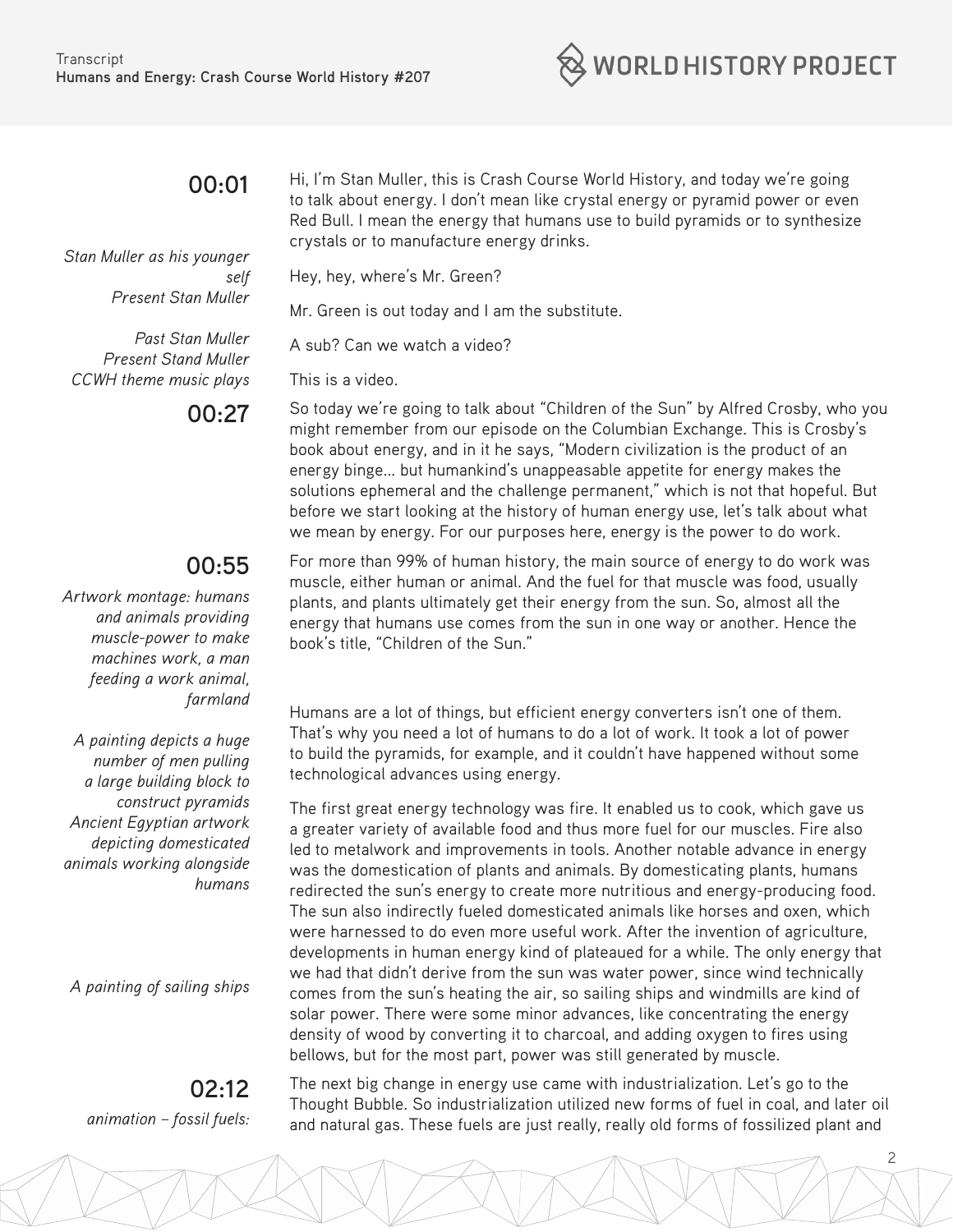

*coal, oil and natural gas*

*Animated montage shows the use of coal-power in China and England*

# **03:01**

*Animation of women working in a clothing production facility, using electric sewing machines a photo of coal miners*

*Birds-eye view of a busy highway*

# **03:47**

*Birds-eye view of a city at night, filled with electrical light*

*A photo of a massive oil rig*

**04:23** 

*Photo of a nuclear power plant*

animal matter. So, again, they're originally from the sun, but we don't think of it this way. Nobody calls coal "solar power." While the Chinese were using coal during the Song Dynasty to work iron, for example, England was where coal use really took off, thanks to the steam engine. Newcomen's steam engine was, according to Crosby, "The first machine to provide significantly large amounts of power not derived from muscle, water, or wind." Coal-powered industrialization was a pretty big deal. It allowed Britain to dominate the textile industry, and industrially produced weapons and steam-powered ships enabled Europeans to penetrate and dominate Africa and parts of Asia. According to Crosby, fossil fuels "created the political and economic landscape we recognize today."

After steam-powered manufacturing, it was a short chronological leap to electricity, which was used to power machines, and for illumination. Electric light was a really big deal because it provided a clean and efficient way to allow people to work after dark. Thanks, Thought Bubble.

Although we might think of coal as the fuel of the 19th century, we still use a lot of it today, especially for generating electricity. But coal is much less efficient than oil. Oil was revolutionary because it could power not only electricity plants, and ships, and trains, but also the internal combustion engine, which makes cars and trucks possible. Crosby maintains that "the internal combustion engine "powering the automobile, truck, and tractor has for a century been the most influential contrivance on the planet." By the end of the 20th century, there were half a billion cars in the world, and humans were using 70 million barrels of oil each day. Manufacturing and driving all those cars has had a huge impact on the environment.

 From an energy use perspective, the world since 1900 is a totally new era in human history. We use electricity for everything in the West. It powers our gadgets, it lights our homes, it gets us around on trains, or buses, or cars. Crosby puts it like this, "Humanity's primary energy use has increased "20 times over since 1850 and nearly five times over since 1950." In the U.S., each individual consumed 2,000 kilowatt hours of electricity in 1950, and 32,700 in 2000. Oil and natural gas are the most important fuels for this electricity boom, although as of 2006, 40% to 50% of humans, most of them living in the tropics, still rely on wood for fuel.

So, when the world will run out of oil is a topic of heated debate, but scientists have been looking for other forms of fuel for decades. One alternative is nuclear power, which has not been a total success. The first nuclear plant providing power for homes opened in the Soviet Union in 1954, and some countries, notably France, still rely heavily on nuclear energy.

Despite initial enthusiasm from scientists, and science fiction writers, nuclear power never caught on in the U.S., partly because it's really expensive. Another problem is that no one can figure out what to do with the radioactive waste that nuclear energy produces. But the biggest reason nuclear power fails to catch on is that people think nuclear power is dangerous, believing that nuclear plants can easily turn into huge bombs, or that malfunctioning reactor cores will melt through